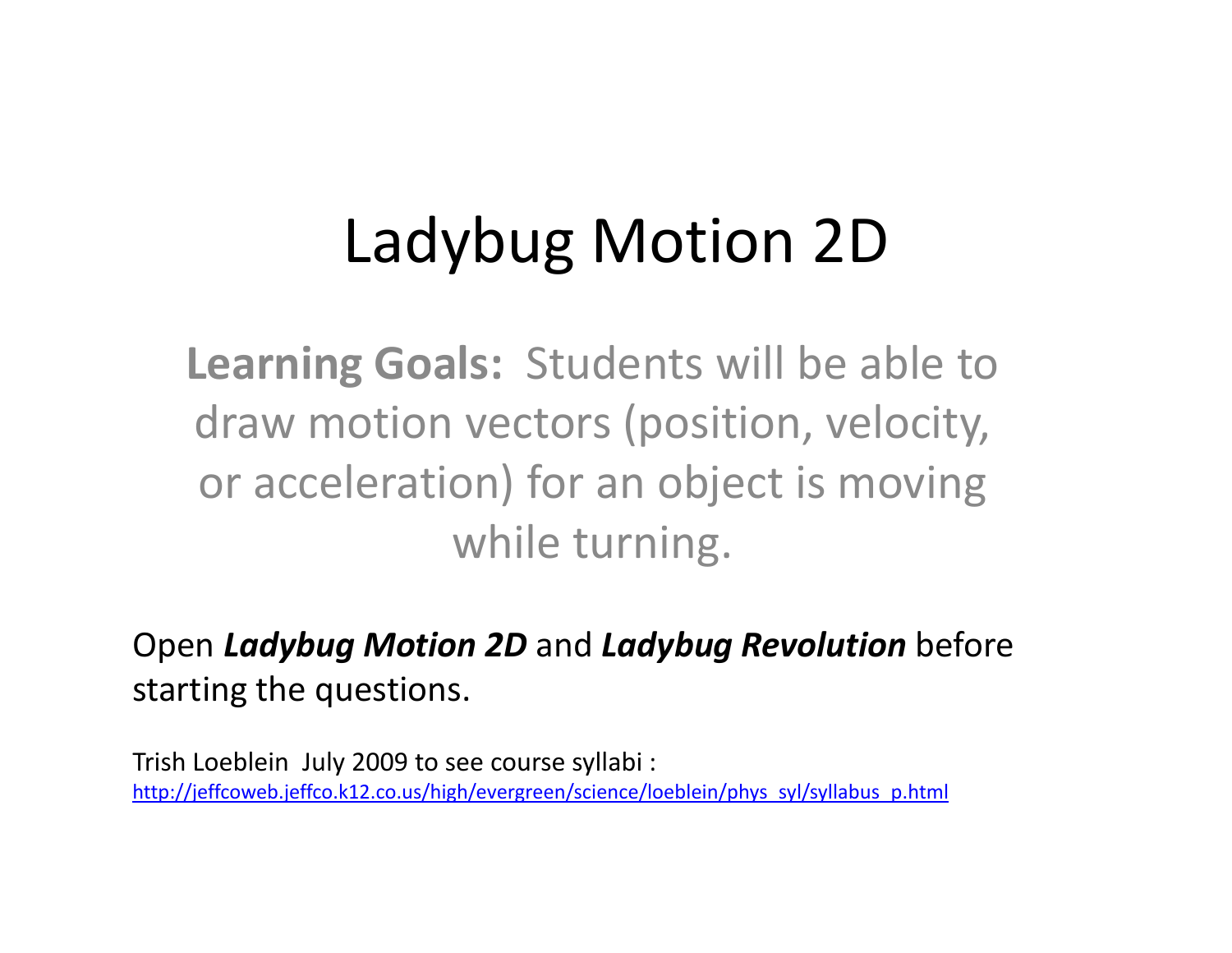## 1. What could the **position** and **velocity** vectors look like?



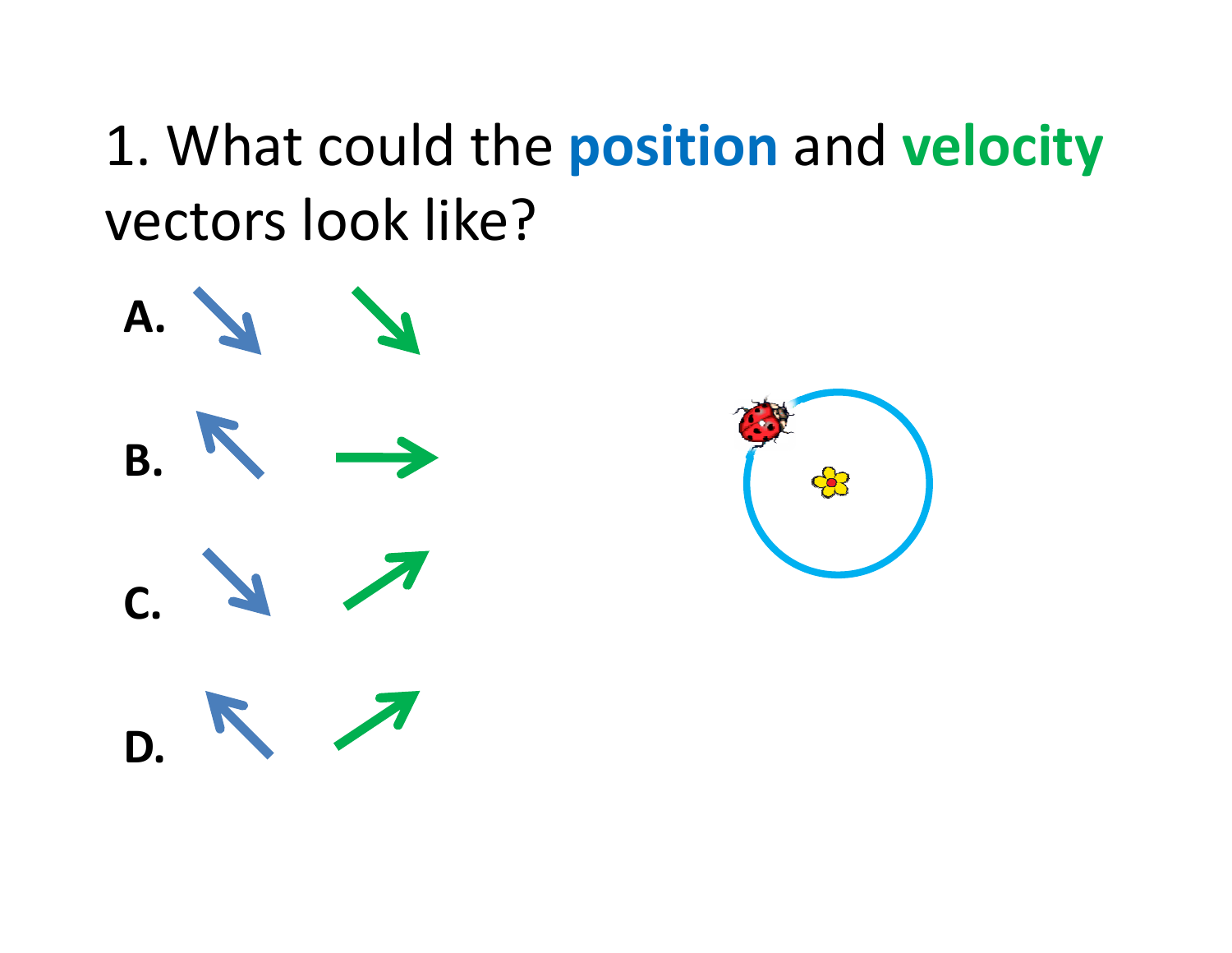

You could run the sim and discuss that in this situation the bug is traveling clockwise as opposed to counter clockwise in the sim. The velocity vector could be a different length depending on speed, but that the direction is correct.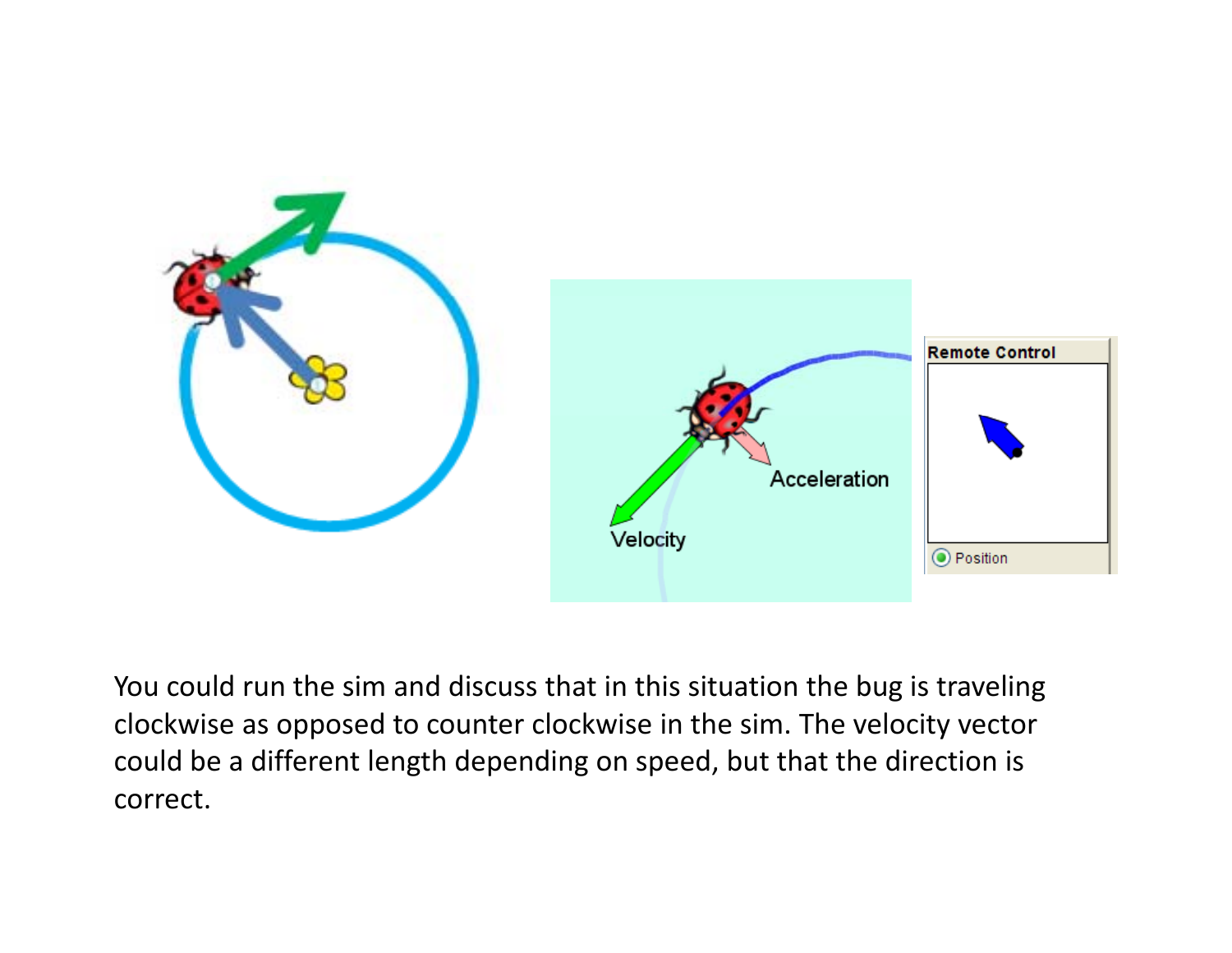2. What could the **acceleration** and **velocity** vectors look like?

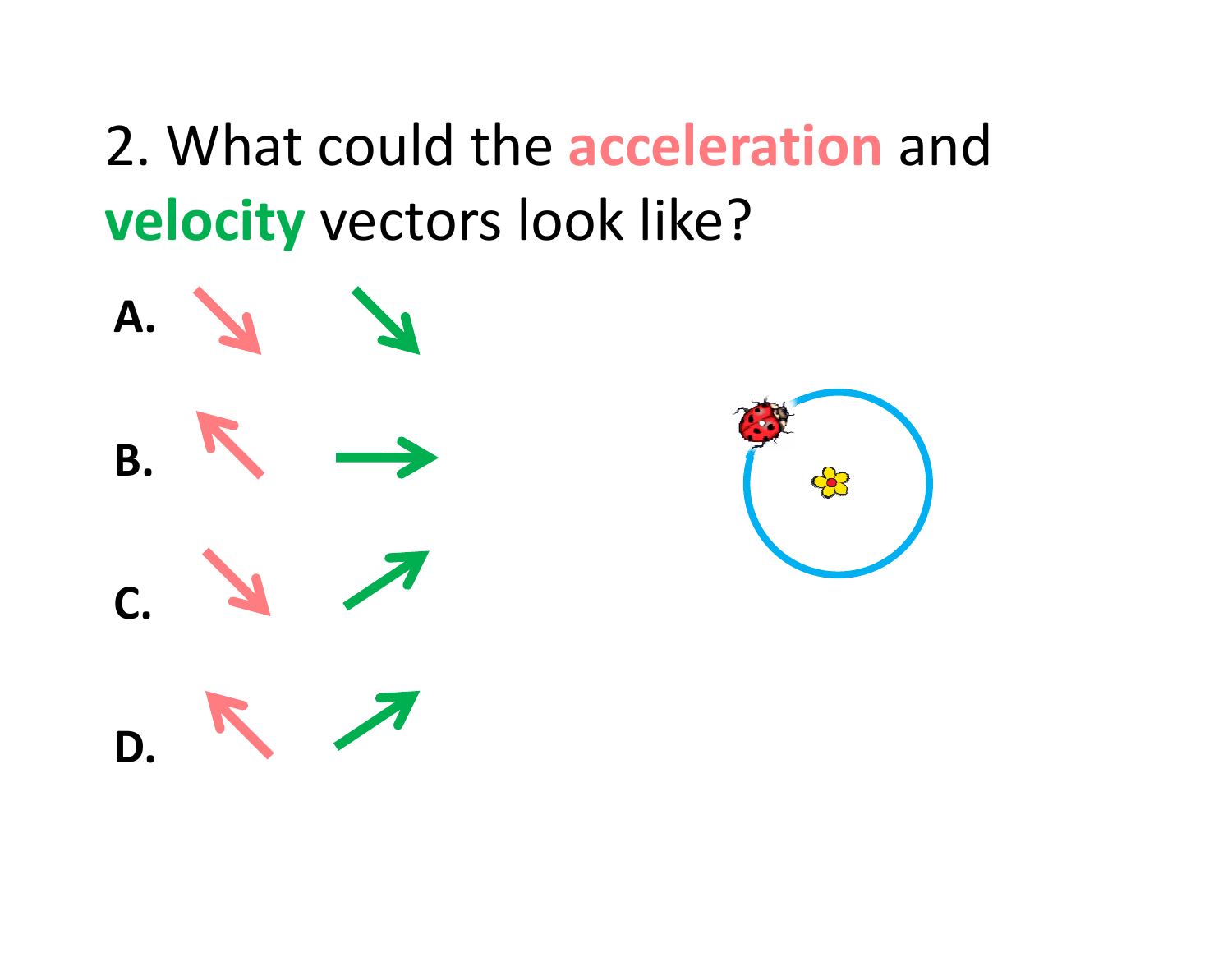

You could run the sim and discuss that in this situation the bug is traveling clockwise and that speed affects both velocity and acceleration vector length, but that the direction is correct.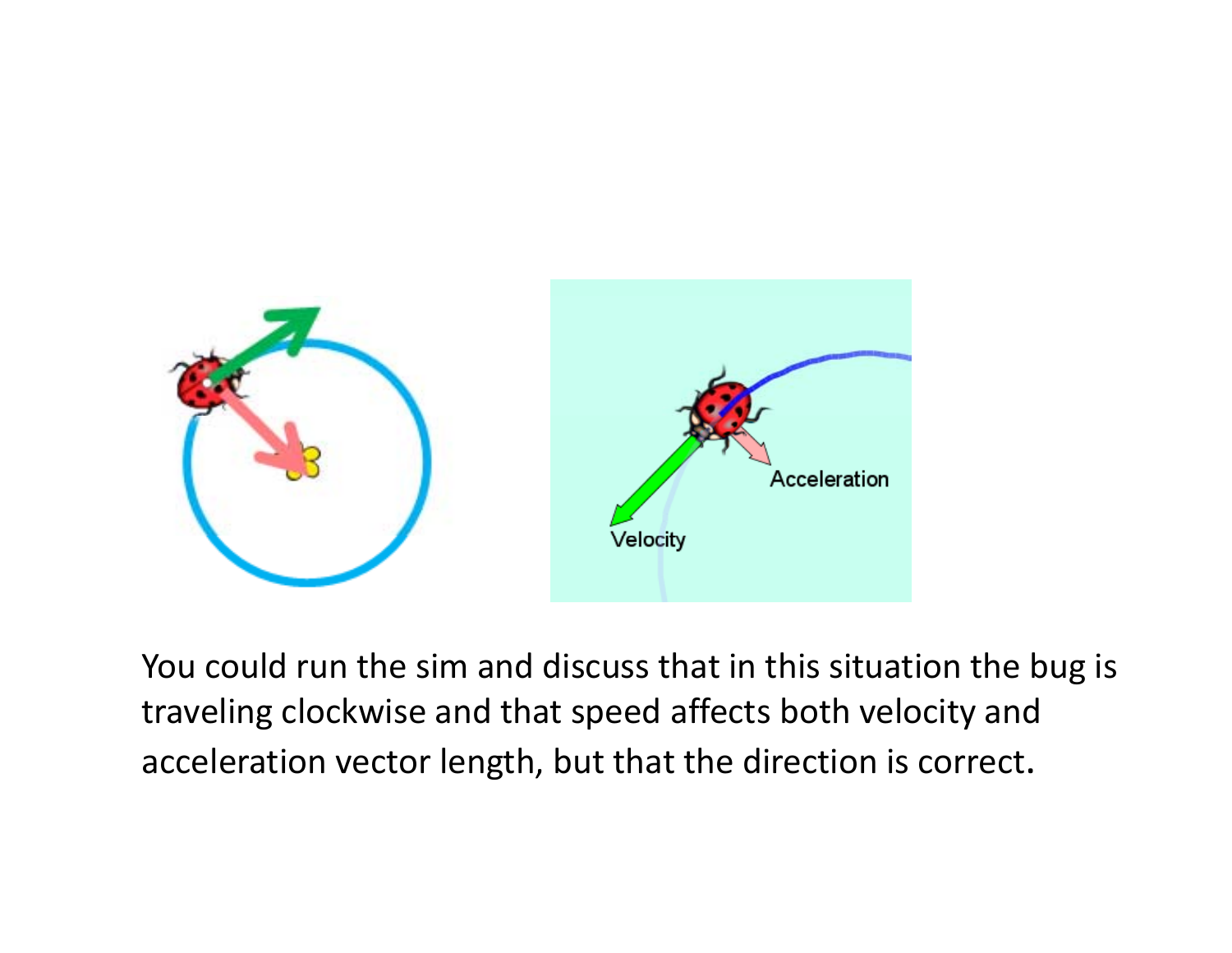## 3. What could the **position** & **acceleration** vectors look like?

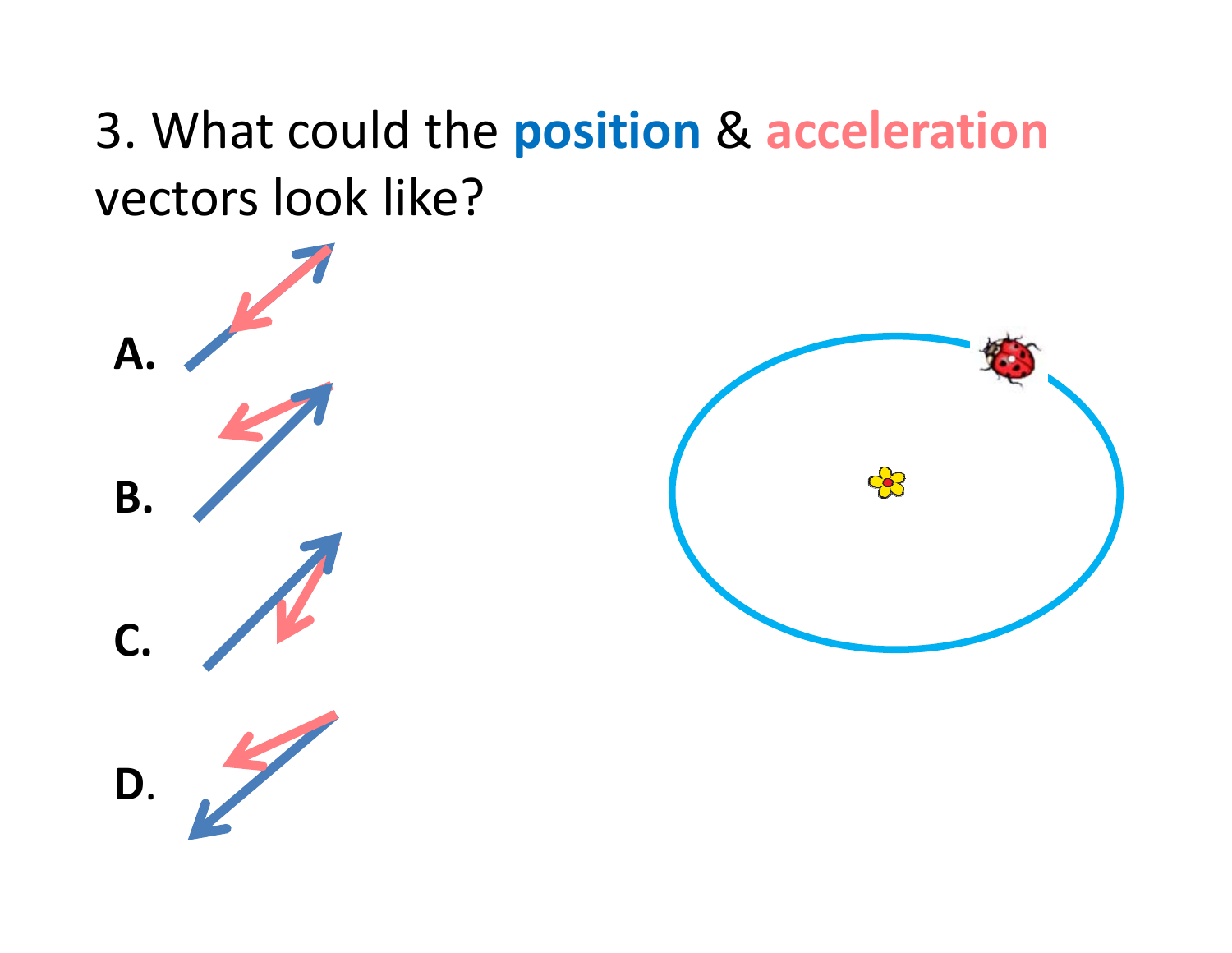

The acceleration would not be radial or the path would be circular. This is very difficult to see in the sim.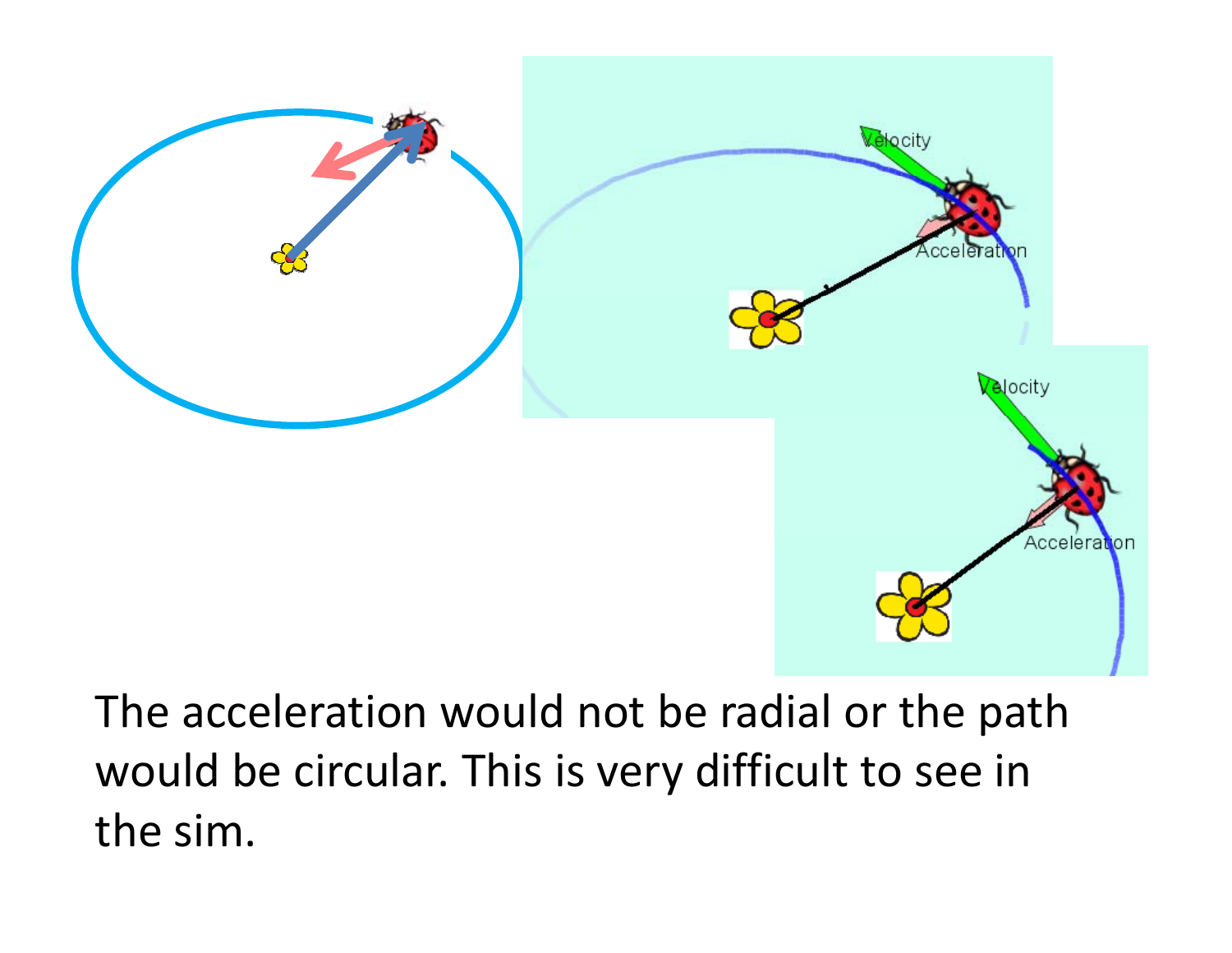4. If you had two bugs moving in circles like this, what could the **velocity** vectors at point X vs point Y look like?